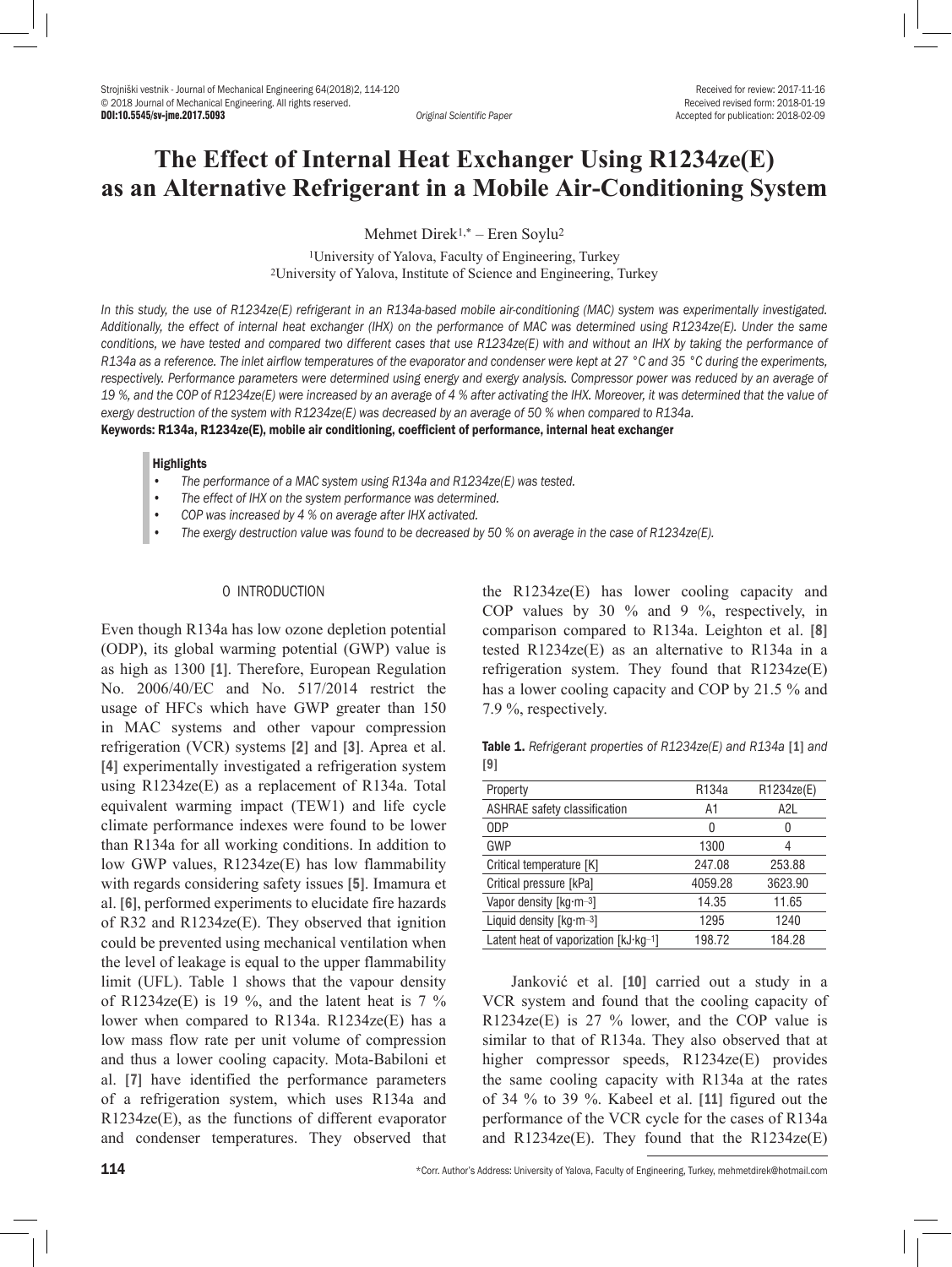has lower cooling capacity and compressor power by 2 % to 13 % and 9 % to 15 %, respectively. Righetti et al. [12] conducted performance analysis of a rollbond evaporator for household refrigerators using R1234yf, R1234ze(E) and R600a and tested similar vaporization performance from the refrigerants. They concluded that these refrigerants could be considered as alternatives to R134a when they have similar mass flow rates. Sethi et al. [13], conducted a performance evaluation of two different refrigerants having low GWP, R1234yf and R1234ze(E), as substitutes for R134a. When the larger compressor displacement is used, R1234ze(E) performed similarly to R134a.

Mastrullo et al. [14] built a simulation model to assess the [evolvement](http://tureng.com/en/english-synonym/evolvement) of the temperature inside a train compartment. They found that COP of the R1234ze(E) is 16 % higher than the case of R134a. Majurin et al. [15] were conducted research to figure the material compatibility exposures using R1234yf, R1234ze(E), and a mixture of R1234yf, R1234ze(E), and R32.

The performance of the VCR cycle can be increased by introducing an IHX into the liquid and gas suction line. The IHX increases the value of the sub-cooling at the condenser outlet, and thus raises the enthalpy difference in the evaporator and enhances the cooling capacity [16]. Cho and Park [17] determined the performance of an experimental automotive air-conditioning system for the cases of R134a and R1234yf refrigerant utilization. They found that when the IHX is used in the system, the cooling capacity of R1234yf was enhanced by 0.9 % compared to that of R134a at 2500 rpm. Furthermore, they determined that the amount of exergy destruction in the compressor is higher than that of the evaporator, after increasing the speed of the compressor. Direk et al. [18] investigated the effects of a double-pipe IHX added to the system on the performance parameters in an automobile air conditioning system using R1234yf. They stated that the contribution of the IHX to the COP is reduced by increasing the temperatures of the airflow entering the evaporator and the condenser. Babiloni et al. [7] found that R1234ze(E) provides the same cooling capacity values as R134a at 36 % higher compressor speed or geometric volume. They also found that the mass flow rate of R1234ze(E) was 5 % higher than R134a when it was operated at 43 % higher compressor speeds. As a result, they have determined that the difference in cooling capacity compared to R134a can be reduced by up to 20 % when R1234ze(E) is used with an IHX. Researchers in the literature use different types of heat exchangers for better system performance as they contribute to effective and more efficient functioning of the system [19]. Due to their high overall heattransfer coefficient and compactness, plate type heat exchangers have recently gained more attention [20]. Such exchangers can be used instead of double-pipe heat exchangers as the IHX in the cooling systems. Devecioğlu and Oruç [21] investigated the effects of a plate-type heat exchanger in the liquid and gas suction line, on the system performance of an air conditioner using R453a, as an alternative to R22. They have found that the COP value obtained with R453a is lower than that of R22. However, there was a significant improvement in the COP value with the use of the IHX.

Jemaa et al. [22] theoretically investigated a VCR system using R1234ze(E) as an alternative to R134a under different evaporator and ambient temperatures. They determined that the irreversibility was lower in case of R1234ze(E). Yataganbaba et al. [23] developed a theoretical model to calculate the exergetic performance of the two evaporator VCR system using R1234yf and R1234ze(E) as alternatives to R134a. They determined that the second law efficiency of the system with R1234ze(E) and R134a is higher than that of R1234yf. Perez-Garcia et al. [24] conducted a second law analysis of the MAC system with IHX using R152a, R1234yf, and R1234ze(E). They determined that second law efficiency was the highest for R1234ze(E) when the superheating degree effect is increased.

To the best of our knowledge, this is the first experimental demonstration of drop in performance of R1234ze(E) in an R134a-based MAC system under various compressor speeds. In this research, the experimental setup was employed with on and off valves to activate liquid and gas section line IHX. The influence of energy and exergy performance of a plate-type IHX was extensively evaluated, and the exergy destruction in the components of the system was investigated. System performance parameters were realized, considering various compressor speeds, and the results were presented comparatively.

#### 1 THERMODYNAMIC ANALYSIS

Fig. 1 shows the paths that the refrigerant follows within the system. The refrigerant follows the path of 1-2-3-4-5 when the IHX is inactive and follows the path of  $1'-2'-3'-4'-5$ ' when it is active.

Energy analysis was done by applying the first law of thermodynamics to each component of the MAC system. The exergy analysis was performed employing the second law of thermodynamics. Accordingly, the energy analysis for a steady-state system can be evaluated by: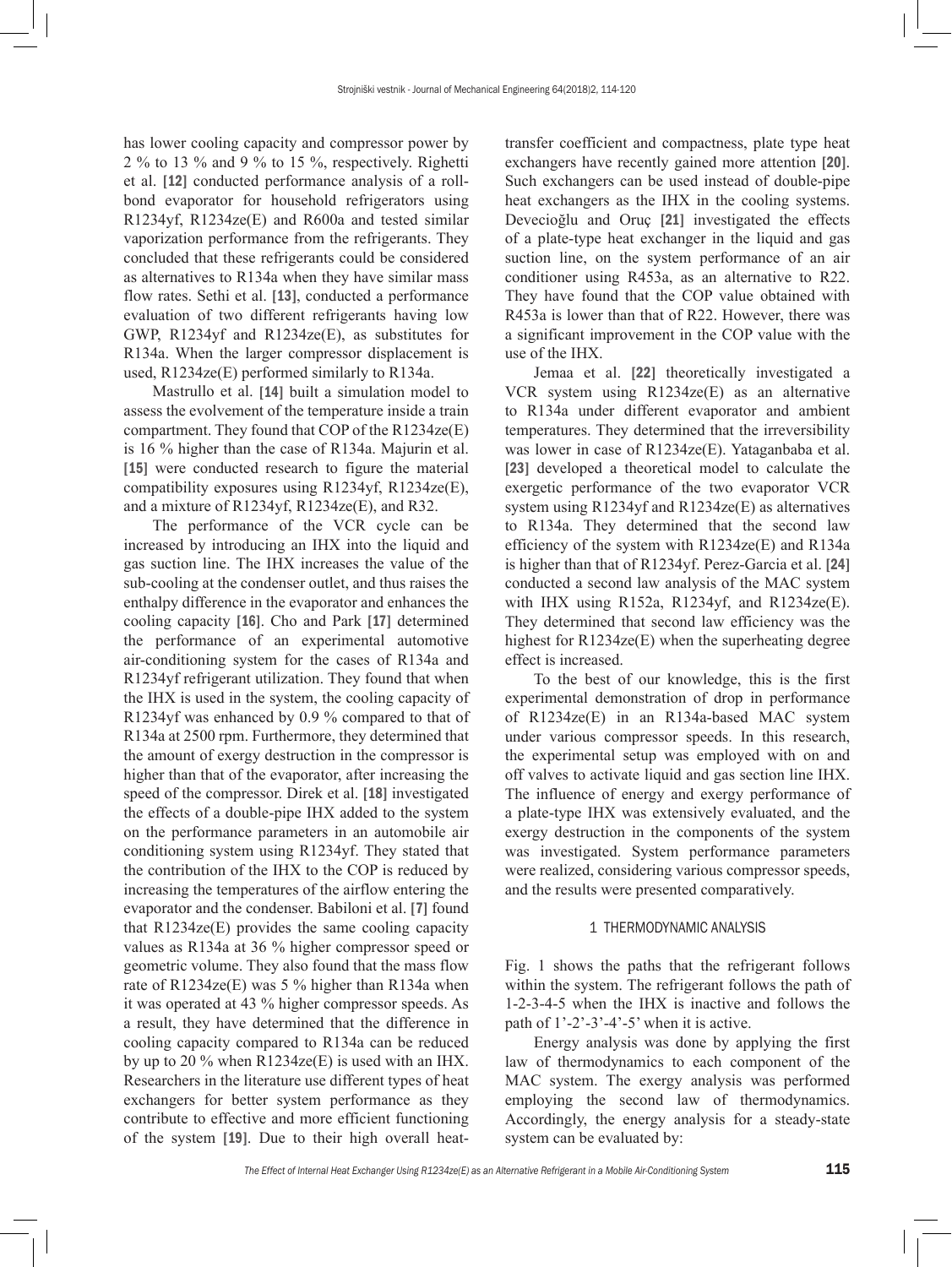

Fig. 1. *P-h diagram of the system with and without IHX*

$$
\dot{Q}_{CV} - \dot{W}_{CV} = \sum \dot{m}_i h_i - \sum \dot{m}_o h_o.
$$
 (1)

The exergy analysis for a steady-state system was calculated by:

$$
\dot{E}x_d = \sum \left(1 - \frac{T_0}{T}\right)\dot{Q} - \sum \dot{W} + \sum_i \dot{m}\psi - \sum_o \dot{m}\psi, \quad (2)
$$

$$
\psi = (h - h_0) - T_0(\mathbf{s} - \mathbf{s}_0). \tag{3}
$$

Assuming no heat loss from the compressor, the energy and exergy values can be obtained using:

$$
\dot{W}_{comp} = \dot{m}_r \left( h_2 - h_1 \right),\tag{4}
$$

$$
\dot{E}x_{d,comp} = \dot{m}_r \left(\psi_1 - \psi_2\right) + \dot{W}_{comp}.
$$
 (5)

The exergy destruction rate of the thermostatic expansion valve (TXV) can be calculated from:

$$
\dot{E}x_{d,TXY} = \dot{m}_r \left(\psi_3 - \psi_4\right) = \dot{m}_r T_0 (s_4 - s_3). \tag{6}
$$

The energy and exergy analysis of the evaporator and condenser can be expressed as:

$$
\dot{Q}_{evap} = \dot{m}_r (h_4 - h_1), \qquad (7)
$$

$$
\dot{E}x_{d,evap} = \dot{m}_r (\psi_1 - \psi_4) + \dot{Q} \left( 1 - \frac{T_0}{T_{evap}} \right),
$$
 (8)

$$
\dot{Q}_{cond} = \dot{m}_r (h_3 - h_2), \qquad (9)
$$

$$
\dot{E}x_{d,cond} = \dot{m}_r \left(\psi_2 - \psi_3\right) - \dot{Q} \left(1 - \frac{T_0}{T_{cond}}\right). \tag{10}
$$

The energy and exergy destruction rate for the IHX can be determined from:

$$
h_{i,HHX,evap} + h_{i,HHX,cond} = h_{o,HHX,evap} + h_{o,HHX,cond}, \quad (11)
$$

$$
\dot{E}x_{d,HHX} = \dot{m}_r \left( \psi_{i,HHX,evap} - \psi_{o,HHX,evap} \right) \n+ \dot{m}_r \left( \psi_{i,HHX,cond} + \psi_{o,HHX,cond} \right).
$$
\n(12)

The COP of the MAC system can be obtained from:

$$
COP = \dot{Q}_{evap} / \dot{W}_{comp}.
$$
 (13)

The total exergy destruction rate for the MAC system can be obtained from:

$$
\dot{E}x_{d,t} = \dot{E}x_{d,comp} + \dot{E}x_{d,cond} + \dot{E}x_{d,TXY} \n+ \dot{E}x_{d,evap} + \dot{E}x_{d,HHX}.
$$
\n(14)

#### 2 EXPERIMENTAL SETUP

The experimental system consists of the components of a VCR system used in MAC systems. This system, which is schematically shown in Fig. 2, consists of a swash-plate type compressor, a parallel-flow condenser, a laminar type evaporator, a thermostatic expansion valve and a liquid tank. In addition, a platetype heat exchanger was introduced to the liquid and gas suction lines of the system to provide heat to the fluid stream exiting the evaporator in the vapour phase.

In the experimental MAC system used, the refrigerant is converted into superheated vapour at high pressure and temperature in the compressor and sent to the condenser. It is condensed through the air flow and exits the condenser in a phase of compressed liquid at high pressure.



Fig. 2. Schematic diagram of the experimental setup

Afterwards, the refrigerant, which enters the IHX, transfers heat to the fluid stream that is in a vapour phase, which exits the evaporator and enters the IHX. The refrigerant in the liquid phase then passes through the liquid tank and through the Coriolis-type mass flow meter. Afterwards, the refrigerant flows to the TXV, and it arrives the evaporator as a liquidvapour phase at low pressure after its pressure and temperature are decreased in TXV in such a way that the superheat at the outlet of the evaporator remains constant. The heat-loaded refrigerant, which exits the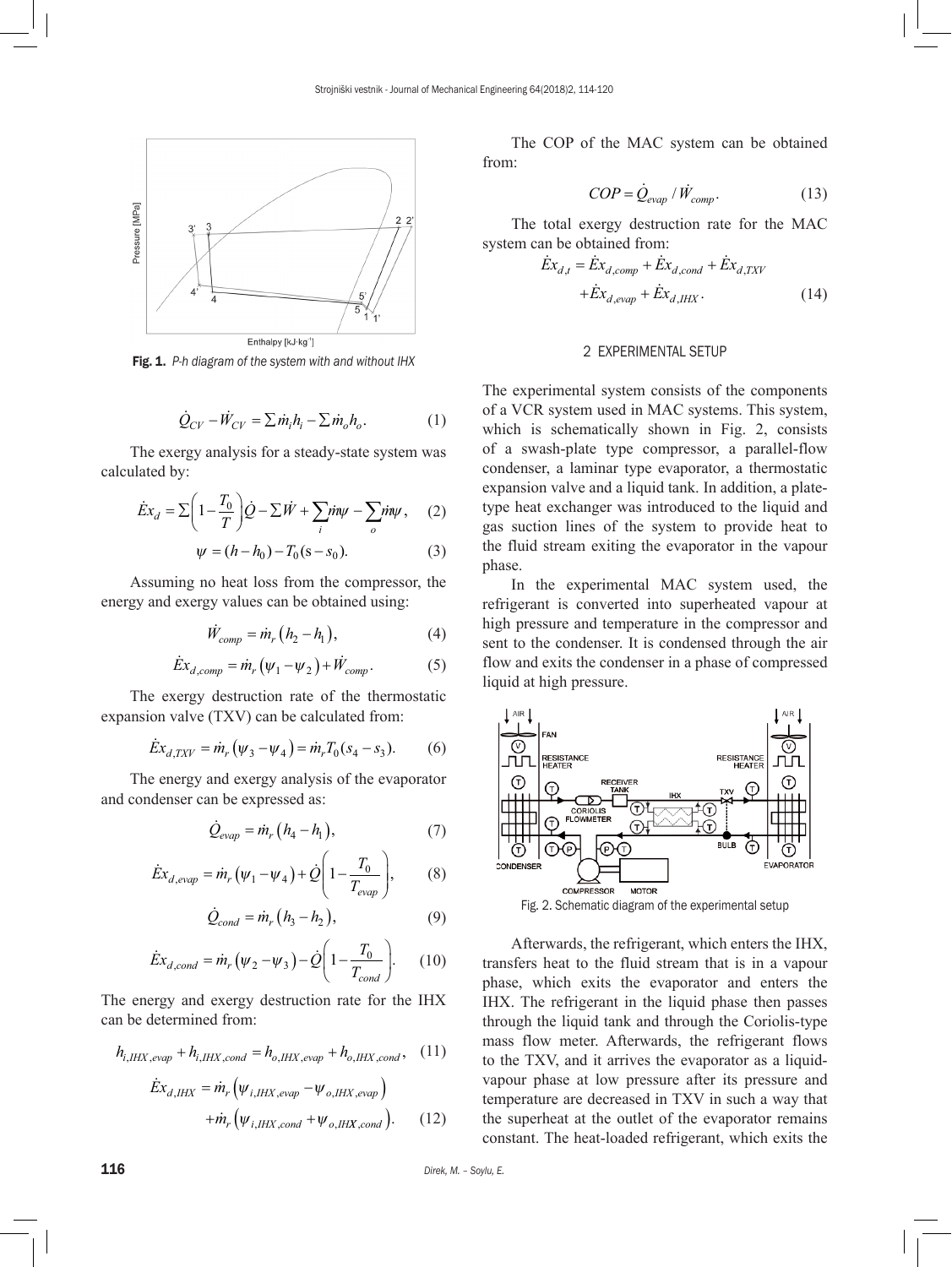evaporator, is directed to the IHX and finally to the compressor inlet and completes its cycle.

Electric heaters were installed to provide the desired airflow temperatures in the evaporator and condenser ducts, and the fans were installed to provide the airflow to the inlet of the air ducts at the desired speed. Copper tubes were used for the steam and liquid lines as connection elements. The connecting elements were isolated with elastomeric isolation material. The components of the experimental system are presented in Table 2.

Table 2. *Specifications of components MAC system*

| Components                 | <b>Specifications</b>                                                                                                               |  |
|----------------------------|-------------------------------------------------------------------------------------------------------------------------------------|--|
| Compressor                 | Swash-plate type 138 cc<br>Number of Cylinders: 5                                                                                   |  |
| Condenser                  | $(580 \times 350 \times 20)$ mm <sup>3</sup>                                                                                        |  |
| Evaporator                 | $(220 \times 260 \times 60)$ mm <sup>3</sup>                                                                                        |  |
| <b>Expansion valve</b>     | TXV (Internally equalized with bulb 5.27 kW)                                                                                        |  |
| Internal heat<br>exchanger | $(192 \times 73 \times 63)$ mm <sup>3</sup><br>Type: Brazed plate<br>Number of plates: 24<br>Heat transfer area: 0.6 m <sup>2</sup> |  |

The system was equipped with various measuring instruments. The temperatures of the refrigerant were measured at the inlet and outlet points of each component using K-type thermocouples. The measured values were transferred to the computer via the data acquisition system.

The pressure measurements for evaporation and condensation were carried out by using a digital manifold at four points in the system. The mass flow rate of the refrigerant was measured with a Coriolistype flow meter. The precisions of the measuring devices are presented in Table 3. A [frequency inverter](http://tureng.com/en/turkish-english/frequency%20convertor)  was used to set the compressor speed with a 2.2 kW electric motor.

|  | <b>Table 3.</b> Specifications of the instrumentation |  |  |  |
|--|-------------------------------------------------------|--|--|--|
|--|-------------------------------------------------------|--|--|--|

| Measurement                          | Device                                    | Range                | Precision    |
|--------------------------------------|-------------------------------------------|----------------------|--------------|
| Temperature                          | K-type<br>Thermocouple                    | $-100$ °C to 1370 °C | $\pm 0.8$ °C |
| Pressure                             | Electronic<br>Manifold                    | -1 bar to 60 bar     | $\pm 0.5 \%$ |
| Air Flow Rate                        | Anemometer                                | 0 ms-1 to 30 ms-1    | $\pm 2\%$    |
| Refrigerant<br><b>Mass Flow Rate</b> | <b>Coriolis Mass</b><br><b>Flow Meter</b> | 0 kg s-1 to 5 kg s-1 | ±0.1%        |
| Power                                | <b>Clamp Meter</b>                        | 0 kW to 600 kW       | $\pm 2\%$    |
| Compressor<br>Speed                  | Frequency<br>inverter                     | 10 Hz to 50 Hz       | ±0.2%        |

The thermophysical properties of the refrigerant are taken from the REFPROP 9.1 program [9].

The charge amount of R134a in the system was determined when the system achieved the best COP. To provide mass equivalence in the system, the charge amount was calculated by using liquid densities. In the experimental study, 600 g of R134a and 625 g of R1234ze(E) refrigerant were charged into the system, in accordance with the liquid density of refrigerant presented in Table 1. In the experiments, the temperatures of the airflow entering the evaporator and condenser were kept constant at 27 °C and 35 °C, respectively. Experiments were carried out by changing the speed of the compressor between 750 rpm and 2750 rpm by 500 rpm increment intervals. During the experiments, the measurements were done after the system was stabilized. During the experiments, the electric heaters were run to regulate the air stream temperatures at the inlet of the evaporator and condenser. The main data used for measuring the performance of the cycle are temperature, pressure and refrigerant mass flow rate. With presented precision values in Table 3, the calculated uncertainty rates for the cooling capacity, COP and compressor power were  $\pm 2.99 \% \pm 4.4 \%$ , and  $\pm 3.24$  %, respectively.

#### 3 RESULTS AND DISCUSSION

In this section, the performance parameters of the system are discussed considering the effect of IHX for R1234ze(E). The superheat and sub-cooling degrees of the system are the best ways to show the IHX effect on the cooling cycle. Table 4 shows the experimental superheat and sub-cooling degrees for various compressor speeds and configurations of the system.

Table 4. *Superheat and sub-cooling values of each configuration*

|                                      | Compressor<br>speed [rpm] | R134a | R1234ze(E) | $R1234ze(E) +$<br><b>IHX</b> |
|--------------------------------------|---------------------------|-------|------------|------------------------------|
| Superheat<br>$\lceil{^\circ}C\rceil$ | 750                       | 5.2   | 6.14       | 10.26                        |
|                                      | 1250                      | 7.5   | 10.66      | 15.65                        |
|                                      | 1750                      | 10.2  | 13.92      | 20.01                        |
|                                      | 2250                      | 12.7  | 20.75      | 24.82                        |
|                                      | 2750                      | 15.6  | 22.86      | 29.38                        |
|                                      | 750                       | 5.77  | 8.51       | 12.01                        |
| Sub-                                 | 1250                      | 7.08  | 12.46      | 16.70                        |
| cooling<br>[°C]                      | 1750                      | 8.81  | 14.45      | 20.44                        |
|                                      | 2250                      | 10.93 | 16.09      | 24.59                        |
|                                      | 2750                      | 9.54  | 20.73      | 28.16                        |

It is understood from Table 4 that by adapting the IHX to the system, both the superheat and sub-cooling degree were increased. The increased sub-cooling degree improves the cooling capacity by increasing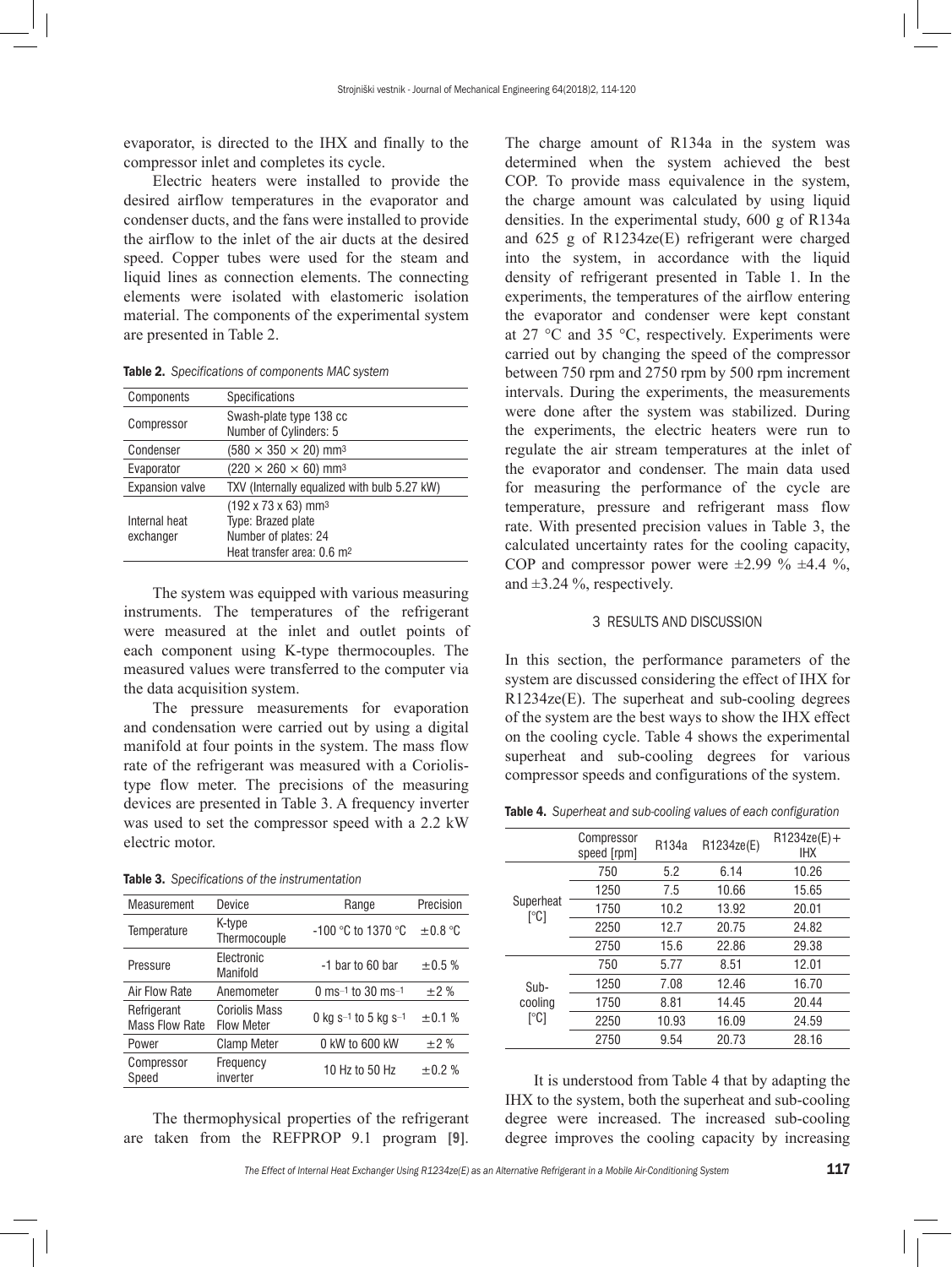the latent heat of vaporization of the refrigerant. However, the exergy destruction in the compressor increased by increasing the superheat value.

Fig. 3 represents the change in compressor power as a function of compressor speed. The vapour density of R1234ze(E) is lower than R134a, as seen in Table 1. Thus, the experimental results indicate that the mass flow rate of R134a is 17 % higher than that of R1234ze(E). This results in the higher compression power demands for R134a compared to R1234ze(E). When the IHX is adapted to the system, it increased the superheat value for R1234ze(E), as seen in Table 4.



Fig. 3. *Compressor power versus compressor speed*

Considering the changes caused by the addition of IHX, the suction pressure of the compressor was reduced, and the value of superheat was increased; thus, the compression ratio was increased accordingly. As a result, the compressor power was enhanced by adapting IHX to the system.



Fig. 4. *Cooling capacity versus compressor speed*

Fig. 4 demonstrates the cooling capacity for all configurations as a function of compressor speed.

R1234ze(E) has 7 % lower latent heat of vaporization compared to R134a, which leads to lower cooling capacity at the same evaporation pressure. However, the IHX enhances latent heat by boosting the subcooling values.  $R1234ze(E)$  has an average 27 % lower cooling capacity as seen in Fig. 4. In addition, the cooling capacity was increased by 7 % after the IHX was introduced. The IHX enhances the value of the sub-cooling at the condenser outlet as depicted in Fig. 1. Table 4 also indicates that the amount of sub-cooling increases due to the compressor speed. Consequently, the amount of sub-cooling directly affects the enthalpy difference in the evaporator and thus, the cooling capacity improves.



The changes in COP depending on the compressor speed are presented in Fig. 5. It can be seen that the COP obtained at all compressor speeds for R1234ze(E) on the refrigerant is lower than that of R134a. However, COP of R1234ze(E) is very close to R134a at lower compressor speeds. Furthermore, the difference become lower when IHX was introduced into the system. An increase in the COP of R1234ze(E) was observed after the IHX was adapted. COP was increased by 4 % on average after the activation of IHX.

The exergy destruction of the system for different configurations is given in Fig. 6. It can be seen that the values of exergy destruction for R1234ze(E) are lower than that of R134a, regardless of the presence of IHX. The exergy destruction for all configurations was increased by increasing the compressor speed. In addition, the exergy destruction was increased by introducing IHX to the system with R1234ze(E). This is considered to be due to the increase in exergy destruction in the compressor and the exergy destruction inside the IHX at increasing compressor speeds.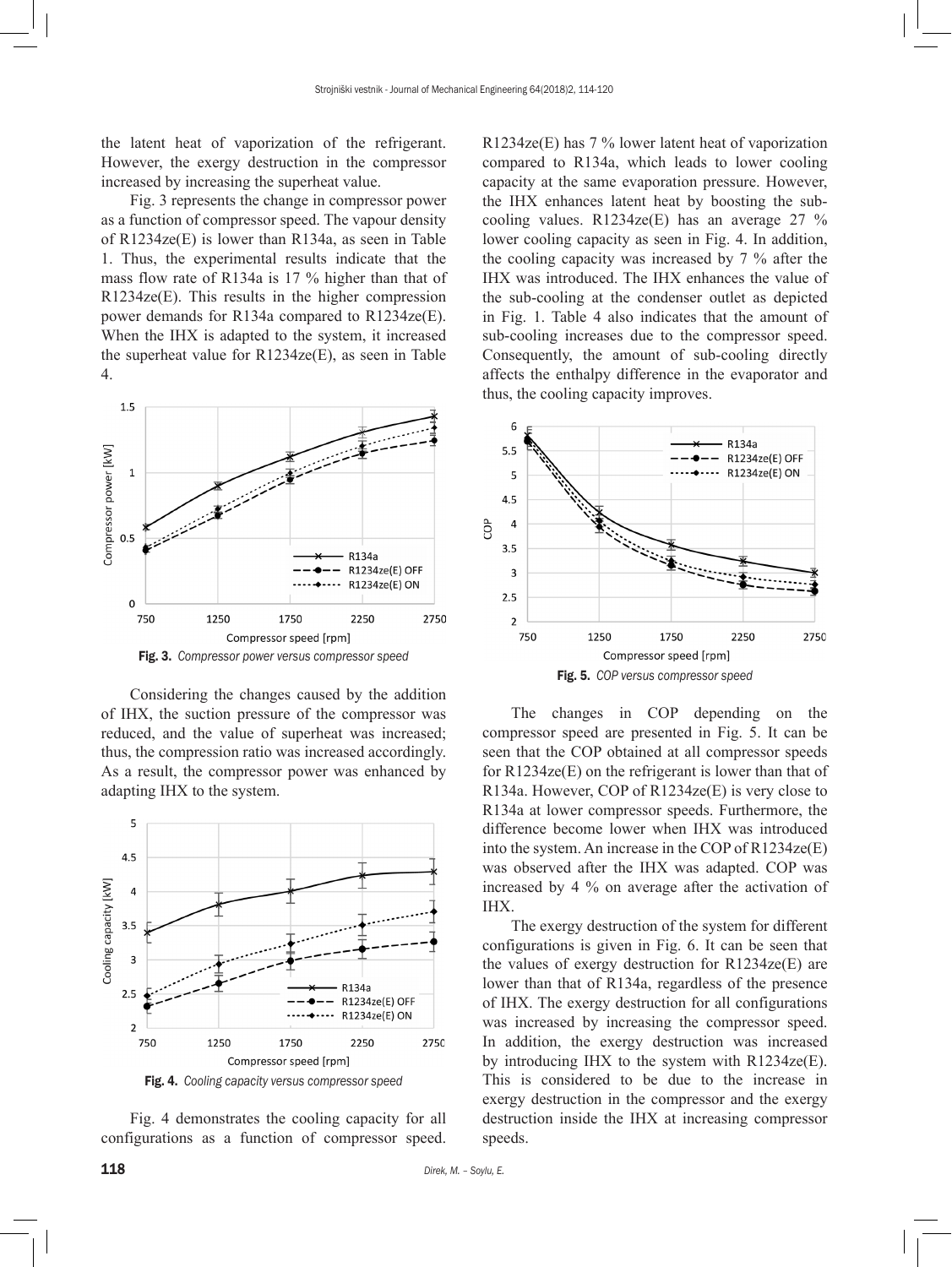

Fig. 7. *Equipment-based distribution of exergy destruction at 1750 rpm*

The equipment-based distribution of exergy destruction values at 1750 rpm are shown in Fig. 7. It should be noted that the exergy destruction values are decreased in the condenser, evaporator, and TXV, but increased in the compressor by employing the IHX. Moreover, introducing an IHX to the system leads to a certain amount of exergy destruction.

# 4 CONCLUSIONS

In this study, the usage of  $R1234ze(E)$  in an R134a-based MAC system was experimentally investigated. Additionally, the effect of the IHX, on the performance of the MAC system was determined by using R1234ze(E). The results of the study and the evaluations are presented below.

The compressor power for R1234ze(E) was lower than that of R134a by 19 %, but the difference became lower (14 %) when IHX was introduced into the system. The cooling capacity was lower for R1234ze(E) than R134a by 27 %. The cooling capacity was improved by 7 % when IHX was adapted.

The COP of R1234ze(E) was lower than that of R134a by 8 % to 10 %. The COP value was enhanced

by 4 % when IHX was adapted to the system. The exergy destructions of R1234ze(E) were lower than R134a by 50 %, and this became lower by 25 % on average when IHX was adapted to the system.

In light of these results, it is considered that R1234ze(E) might be an alternative refrigerant suitable for MAC applications if necessary amendments are carried out.

#### 5 ACKNOWLEDGEMENTS

The authors would like to thank the [Scientific](https://www.tubitak.gov.tr/en) [and Technological Research Council of Turkey](https://www.tubitak.gov.tr/en) (TÜBITAK) for supporting this study through Research Project No 216M437.

#### 6 NOMENCLATURE

- $\dot{Q}$  heat transfer, [kW]
- *work,* [kW]
- $\dot{m}$  mass flow rate, [kg·s<sup>-1</sup>]
- *h* enthalpy,  $[kJ \cdot kg^{-1}]$
- $\dot{E}x$  exergy destruction, [kW]
- *T* temperature, [K]
- *s* entropy, [kJ·kg–1·K–1]
- $\psi$  flow specific exergy, [kJ·kg<sup>-1</sup>]

Subscripts:

| comp | compressor,     |
|------|-----------------|
| cond | condenser.      |
| CV   | control volume, |
| e    | electrical.     |

*evap* evaporator,

- *ex* exergy,
- *d* destruction,
- *i* inlet,
- *o* outlet,
- *r* refrigerant,
- *t* total,
- 0 dead state.

### 7 REFERENCES

- [1] Hartmann, D.L., Klein Tank, A.M.G.,Rusticucci, M.,Alexander, L.V., Brönnimann, S., Charabi, Y., Dentener, F.J., Dlugokencky, E.J., Easterling, D.R., Kaplan, A., Soden, B.J., Thorne, P.W., Wild, M., Zhai, P.M. (2013). Observations: Atmosphere and Surface. Stocker, T.F., Qin, D., Plattner, G-K., Tignor, M., Allen, S.K., Boschung, J., Nauels, A., Xia, Y., Bex, V., Midgley, P.M. (eds.), *Climate Change 2013: The Physical Science Basis*. Cambridge University Press, Cambridge, p. 159-254, [DOI:10.1017/CBO9781107415324.008](https://doi.org/10.1017/CBO9781107415324.008).
- [2] *Directive 2006/40/EC of the European Parliament and of the Council of 17 May 2006 Relating to Emissions from Air*